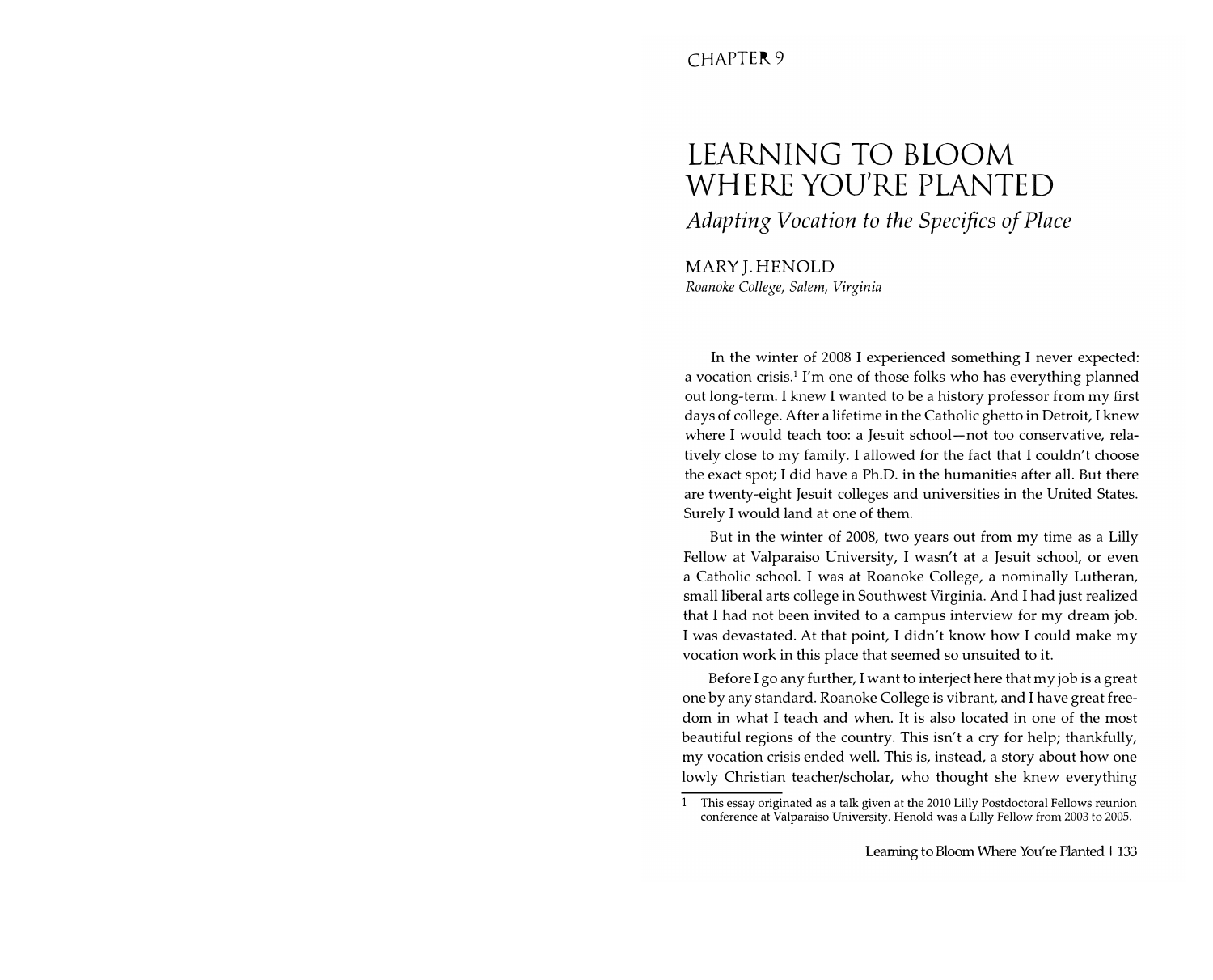there was to know about her vocation, came to realize that she didn't know jack. At the center of that story is the concept of "place."

My story starts in the winter of 2008 with my teaching. Serendipitously, at the same time as my vocation crisis, I was undertaking two new teaching projects that were separate, but related. The first was a senior research seminar with the theme, "City and Suburb." In it we traced the history of urban and suburban spaces in America, particularly nineteenth- and twentieth-century suburbanization and urban decline. At the same time, I was prepping a three-week May term course called "History Detectives," in which we explored the history of one of Roanoke's historic neighborhoods by researching the histories of individual houses and the people who had lived in them. Now, neither of these subjects are what I studied in graduate school, but they are intriguing to me, so I started to read. To teach these classes I needed to dip my toe into (what I would come to learn was) a vast literature in the fields of cultural geography, spatial history, and the history of landscape, among others. As I read and planned and taught, I saw connections between my vocation issues and this new way of looking at my discipline and, indeed, the space around me.

In my seminar we started with two very basic concepts. The first can be found in a quotation from the book, Key Thinkers on Space and Place: "Culture not only takes place, but makes place."<sup>2</sup> This quotation, from three cultural geographers, argues that human culture not only "takes place," that is, exists in time, but "makes place," that is, imprints meaning on the spaces it encounters. Our actions define what a place is, with the caveat that such definitions are relative, ever changing, and heavily influenced by the exercise of power.

The first concept, then, invites students to analyze places to reveal specific cultures and how they change over time. But the second concept offers a different challenge to students. Undoubtedly, people make places by giving meaning to the spaces they encounter and live in, but the reverse is also true: Places make us. The character of a space, the choices we make to shape a space, the meanings we impose upon spaces-ultimately, these shape our own behavior. A classic example of this is the attached garage. Created for convenience sake, the attached garage has certainly kept many a suburban commuter dry and comfortable, but that architectural choice also has contributed to a de-

 $\overline{2}$ Phil Hubbard, Rob Kitchin, and Gill Valentine, eds., Key Thinkers on Space and Place (Los Angeles: Sage Publications, 2004), 7.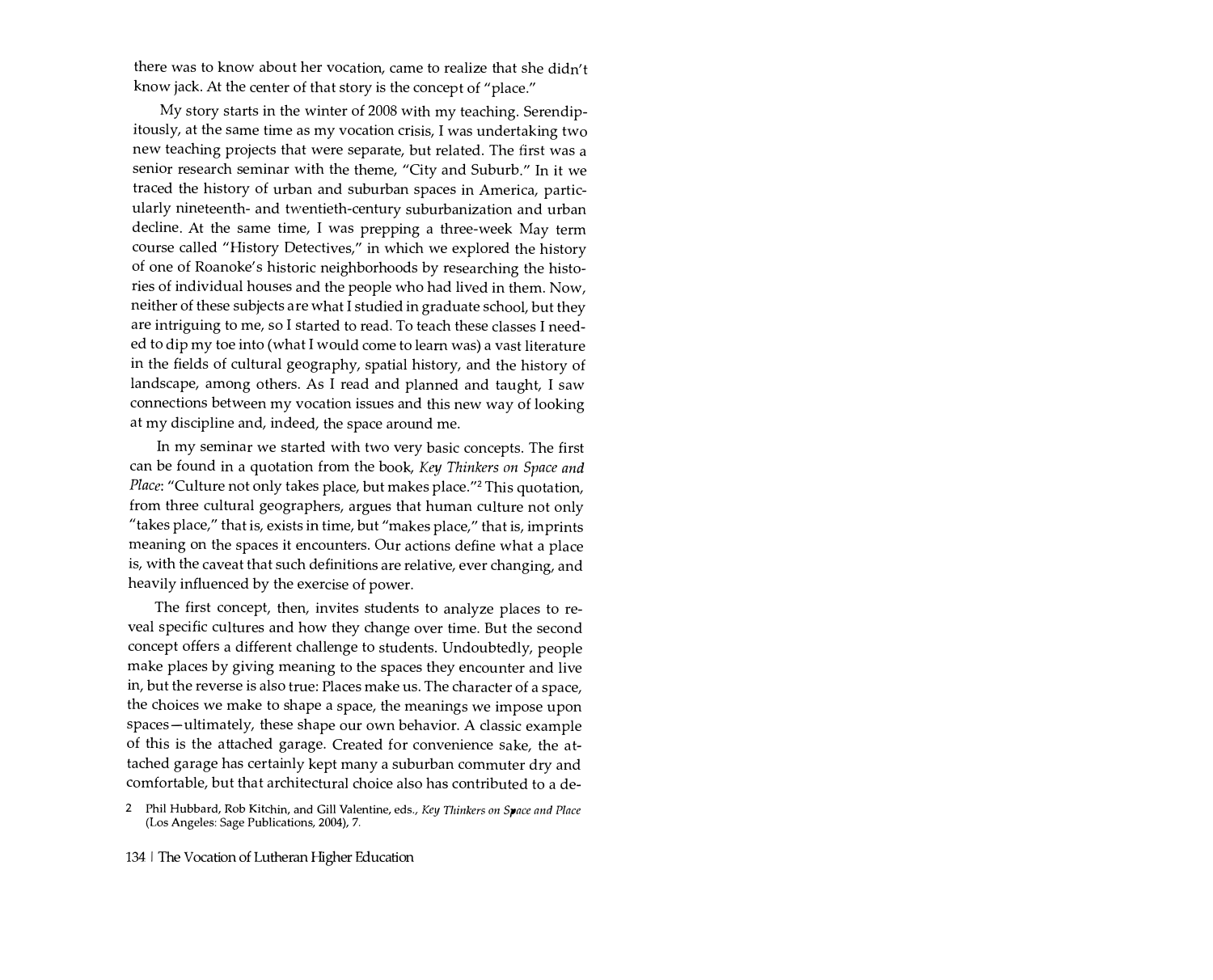cline in community. Who knew that the twenty steps from your car to your front door could be so crucial to maintaining connections with your neighbors? So one of the concepts my students and I wrestled with was the fact that constructions of place can affect behavior.

So, what does this second concept have to do with vocation? This is going to be a bit circuitous, but bear with me. When I was a Lilly Fellow at Valparaiso University, my cohort had many, many conversations about the nature of vocation. These discussions, some formal, many informal, helped me refine my own specific vocation as a teacher/scholar who hoped to teach in a Catholic institution. By necessity, these conversations were completely divorced from the concept of place. We didn't know where we were going to end up (if we were going to end up anywhere). So I did an awful lot of supposing. Not inclined to think about worse case scenarios, as this would just send me over the edge, I built up in my mind a complete picture of my vocation in a Catholic school. That was what I felt called to, and, in the absence of further information, that was what I was going to go with.

When I look back on it, I am reminded of an image described by landscape historian John Brinckerhoff Jackson in his essay, "A Sense of Place, A Sense of Time." He talks about recent efforts to reclaim downtowns and recreate a sense of place. But, he says, imagine you're in one of these downtowns late at night, and you are in your car sitting at a red light: "The dominant feature of the scene is not the cluster of magnificent forms and spaces; it is the long and empty view of evenly spaced, periodically changing red and green traffic lights. . . . The sameness of the American landscape overwhelms and liberates you from any sense of place."<sup>3</sup> Jackson was commenting on the generic nature of our grid system, but for me the image becomes a metaphor. The Lilly Fellows program was my red light, another stop-a welcome one, certainly - on the long open road to my vocation.

Being a Lilly post-doc fellow liberated me from the specificity of place and the complications it brings, at least temporarily. I saw in front of me a series of pauses; maybe I wouldn't get that perfect job right away, but I would get there eventually. I saw no places on the road because I didn't think they could change what I knew God wanted me to do. Wherever I landed was going to be the right place for me or it wasn't, and if that was the case, I would expect to leave it. Grant-

John Brinckerhoff Jackson, A Sense of Place, A Sense of Time (New Haven: Yale Uni-3 versity Press, 1994), 152.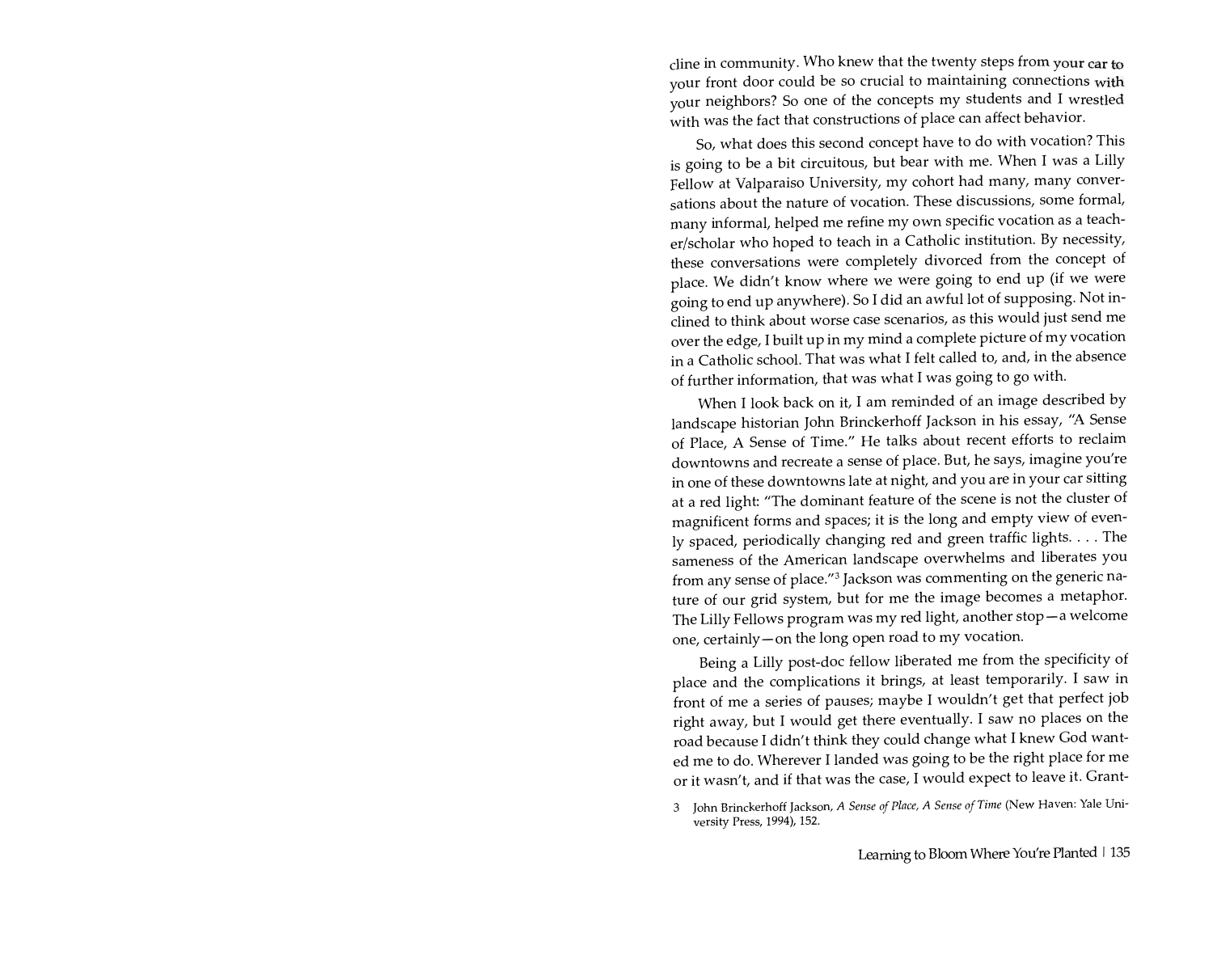ed, this isn't what I *said out loud.* You can't say that out loud and get a job. What I said was: "111 bloom where I'm planted." And I said this often, to others and to myself. But I know now that I didn't really mean it. I was sure that God was going to get me to the right place (aka the place I wanted) eventually.

The problem with this approach was made clear to me in a rather dramatic fashion when I sought some help to deal with my vocation crisis that winter. 111 have you know, it's a measure of the impact that the Lilly Fellows program had on me that I went to the college's Lutheran chaplain for help. Understand that we had never even had a long conversation, certainly not a personal one. He was coming at this having no preconceptions based on a shared history. And so I sat in his office with a box of tissues and poured forth my tale of woe. I don't remember exactly what I said, but I'm sure it went something like, "But I'm not supposed to be here! I'm supposed to be at a *Catholic* school." When I was finished he let the silence fall for a second, and then he said, "So let me get this right-you've been assuming all this time that you're going to be called home to work in the mothership." An odd metaphor, but I nodded. "But" he said, "Mary, what if you're not called to be in the mothership at all. What if you're called to be a missionary?"

I think my jaw actually dropped open. This was an insight that broke my world wide open, mainly because it hit me in the middle of my enormous blind spot about place. I knew what it meant to have a vocation in the Catholic mothership; I'd talked about that endlessly at Valparaiso. But what did it mean to be a missionary? Neither he nor I viewed it in the sense of a call to proselytize. Rather, he was inviting me to consider that God might not be calling me to do my work in a place that is familiar and comfortable, chock full of people like myself. God might be inviting me to come to my work as a stranger in a strange land-alive to a new landscape and the possibilities that come with it; forced to look for opportunities to live out my vocation and start something new, rather than settle into my expected path; invited to listen and learn from this new place and the people in it; and most important of all, *allowing this place to change me.* 

I always presumed that my vocation would *fulfill* me-and those are the terms in which I thought about it-but it was an entirely new, and very risky, proposition to think that the places our vocations take us will *change us* as we grow into them, particularly if, at first glance, your new place doesn't seem to fit you. The notion that the place you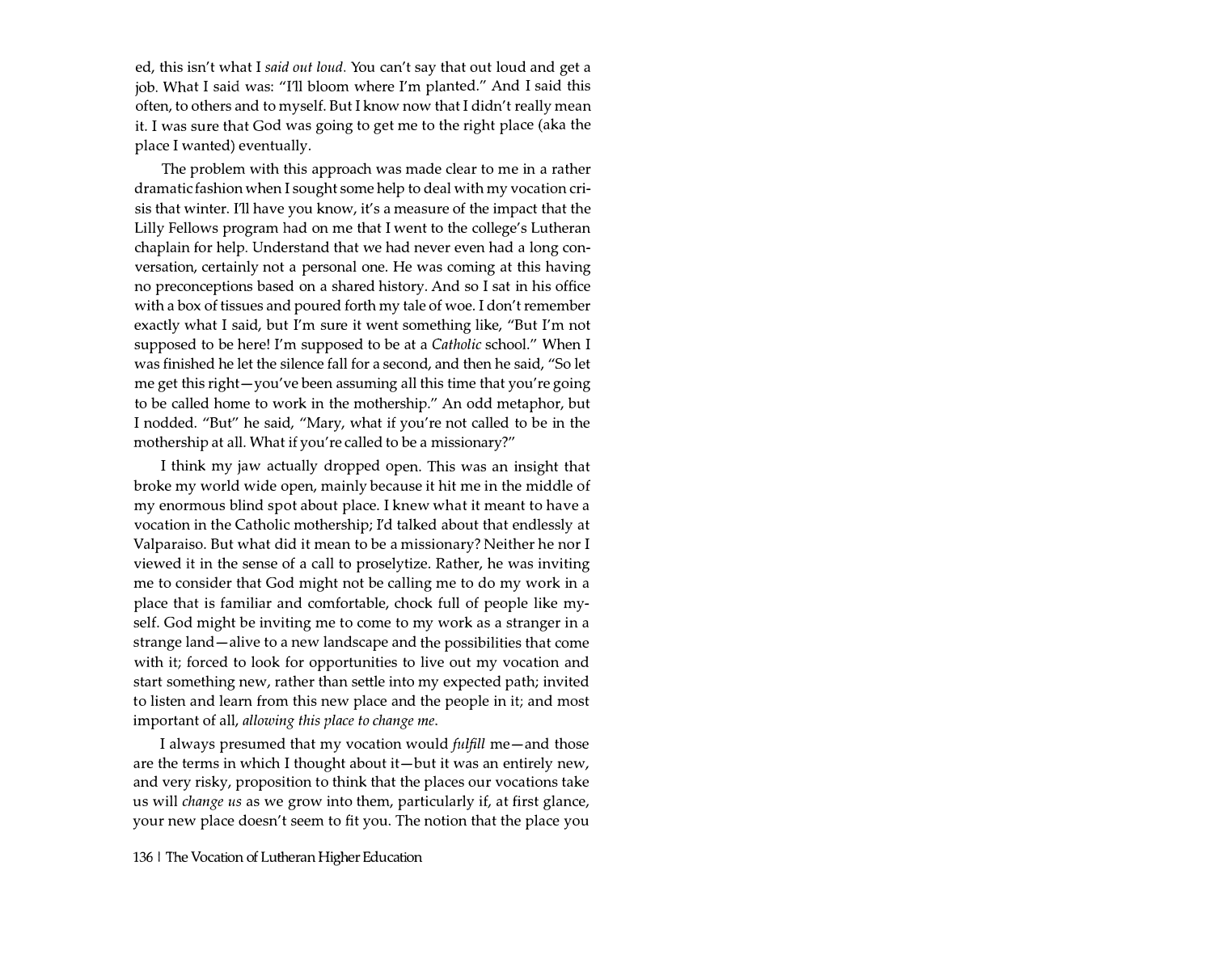land in could change your vocation may seem obvious, but it wasn't to me. I had rooted my vocation in the weakest kind of faith, based on a foundation of certainty. I knew what God wanted for me. But what I really needed as a foundation for my vocation was meditation on God's *mystery.* I wish I had been praying to welcome the unknown and unknowable, the possibility of being turned into someone I could not yet understand, by God's grace.

This was the starting point for the reassessment of my vocation. With the help of the chaplain, I felt I was ready to start adapting to Roanoke as the place where my vocation would be rooted. But I was rather at sea about how to adapt a vocation to a specific place. I'm sure there's a book somewhere that could have helped me with it, but at the time I was on my own. What do you do when you find yourself a stranger in a strange land, vocationally speaking, *and you realize that you're not going anywhere?* For the remainder of the essay I'm going to answer this question by sharing from my own experience. The easiest way to do this is to talk about the problems I faced and continue to face, and how I've worked to address each one through the process of adapting my vocation to the specifics of place.

#### *Problem #1: The tools I need to fulfill my vocation as a Catholic teacher/scholar are not here.*

Here's how I would have described my imagined vocation while I was at Valpo: I would work in a Catholic university where I'd be immersed in Catholic tradition, culture, and politics. Ever present, these would continually inform my teaching and research. The majority of my students would probably be Catholic, so we would be working from a base of shared experience. My teaching would be coming out of my abiding love of my church mixed with my deep anger and frustration with it. My goal would be to teach young Catholics, particularly Catholic women, to consider their faith and community honestly and without fear, facing what needs to be faced in pursuit of justice, while embracing what is life-giving about their faith.

In my first few years in Roanoke, one of the biggest challenges I faced was that I felt almost completely cut off from Catholic culture, or at least Catholic culture as I knew it. I live and work in Southern Baptist country, in a Lutheran school. While religious faith certainly is present at the college, it's not a prominent aspect of campus life. Moreover, there are only four Catholic parishes in the Roanoke Valley. I have always lived in the North, where there were dozens of parishes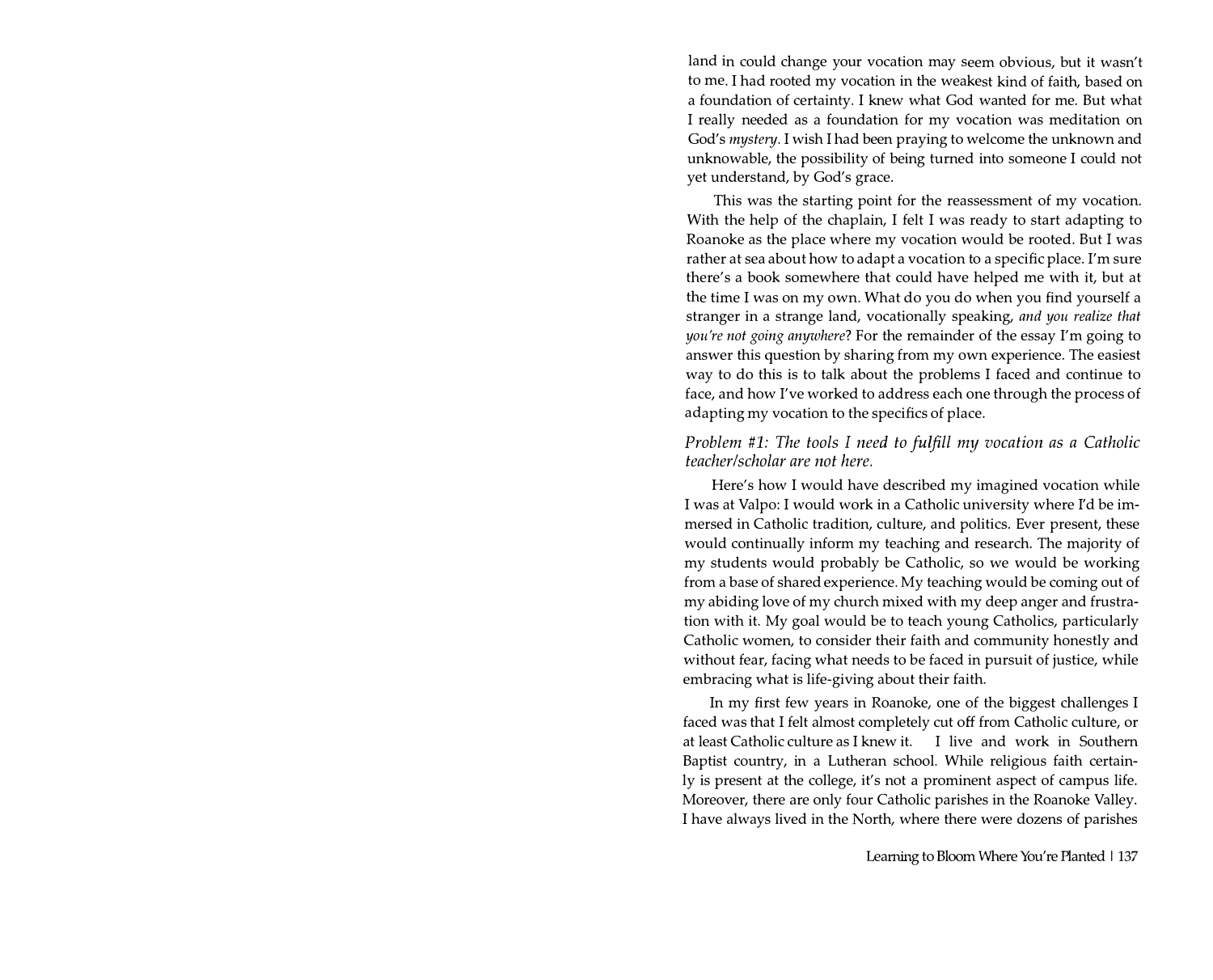from which to choose, allowing for Catholics to sort themselves out by politics. The four parish options in town appeared to me to range from moderately conservative to very conservative indeed. I tried not to panic.

My first strategy was to remind myself that I don't need to be in a Catholic place to pursue my vocation. After all, I was brought to Roanoke College to teach American history, which was my first love as an academic. I'm not teaching explicitly about faith most of the time, but my goals are still similar. I'm teaching young people to look more closely at their expectations and assumptions, to question what they know, to observe how people have treated each other in the past and how my students relate to others in the world now. I still teach about justice and injustice. I try to help them understand what is broken in our world and aspire to repair it, to find what is beautiful in human history and celebrate it. Spending more time thinking about what's at the center of my vocation helped.

But I still felt a desire to teach and talk about Catholicism with Catholic students. Here the solution was opening my eyes and paying attention to what was actually on my campus instead of moping. One of the first things the chaplain asked was whether I had tried to reach out to the Catholic students on campus. Although they weren't very active, Catholic students made up 19 percent of the student body at that time and represented the largest denomination on campus. Rather embarrassed, I admitted that I hadn't. In the following year, I happened to spend a day on Catholic women in a women's history class; three students seemed particularly interested. I emailed the students, all Catholic as it turned out, and asked if they'd want to meet regularly outside of class to do readings on the history of Catholic women. That tentative email led to one of the most fulfilling teaching experiences of my career thus far. I met with these three women every two weeks for three years, watching them mature, change, and grow in faith. What started as something academic morphed through their initiative into what they needed-a faith-sharing group where they could talk with me and each other about their lives and faith in the context of their education. They too were strangers in a strange land, and they needed me. I take the lesson they taught me as a gift: If I am open to the possibilities that Providence might put in my way, I will have chances to live out my vocation as a Catholic teacher/scholar at a Lutheran institution.

But this still left the question of the lack of a larger Catholic community for my family outside of the college. As it turned out, I had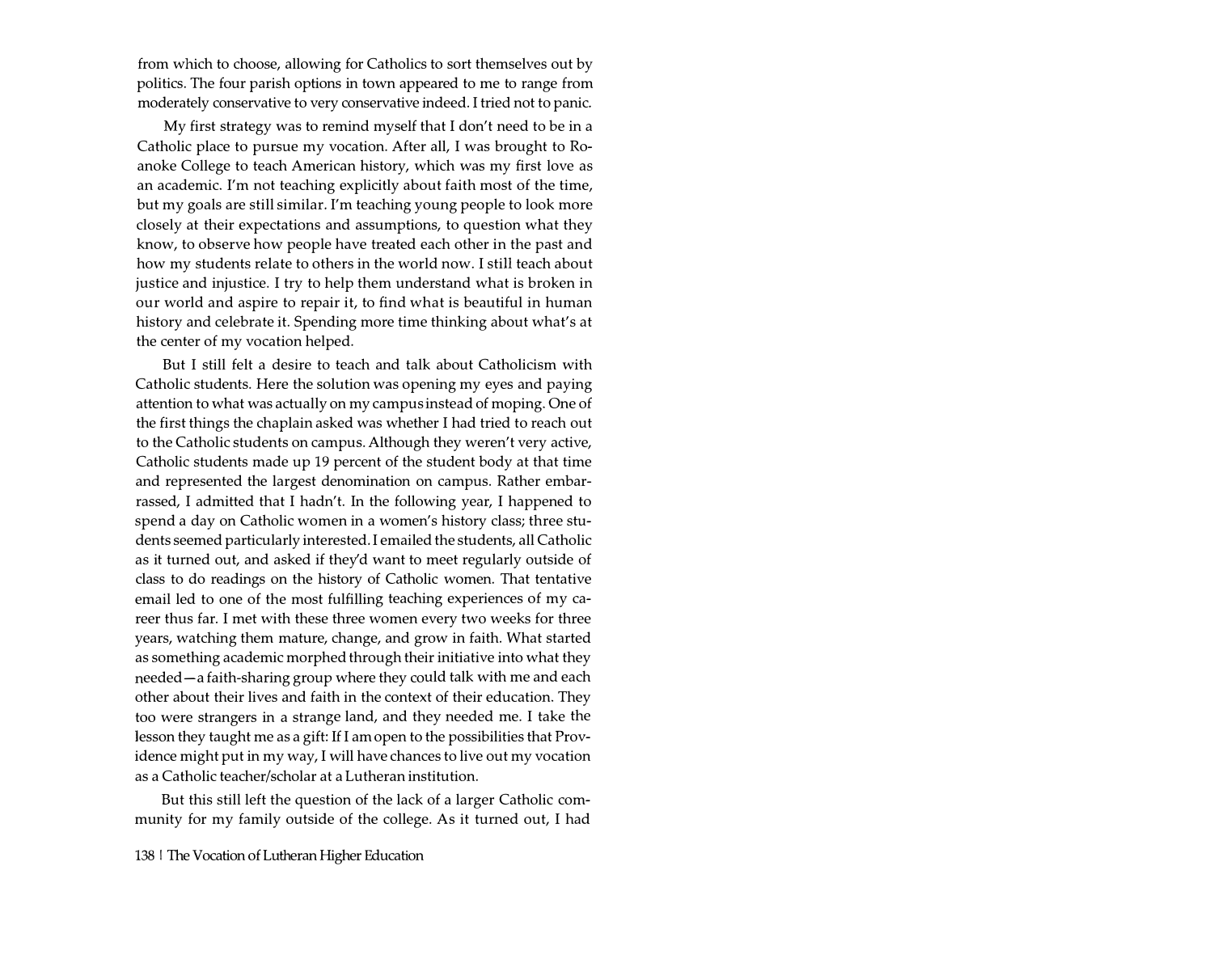dismissed the Roanoke Valley's Catholic community too quickly. We spent seven years at a parish that had much to teach us about diversity and service. We then discovered that a second parish, one that we rejected as untenable after a single visit when we first arrived, was actually a pretty good fit for our family. Now that we have settled in, I've come to appreciate how the limited number of parishes forces Catholics of different mindsets to worship together. Less isolated and insular, we are called to make peace and truly enact Christian community. What at first seemed frightening, a problem of scarcity, has turned out to be a blessing.

Finally, I realized that I needed to have a lifeline to Christian teacher/scholars in the larger academic community. I am a representative to the Lilly Fellows National Network, and attending the annual conferences rejuvenates me. I also chose to get back on social media after a lengthy absence, mainly so that I could stay connected with other Catholic teacher/scholars around the country who share my interests and my vocation. When I lose focus, forgetting at times that I have my own unique call to fulfill in this place, these connections remind me who I am and what I'm about.

#### *Problem #2: This place is Lutheran. I'm not Lutheran.*

When you accept a Lilly Fellows post-doc, you are committing to being trained in a very particular skill set. Our training prepares us to go into all sorts of institutions of higher learning and be a bit of a nudge. We are to listen, ask questions, and most important, facilitate conversations. Someone in the faculty needs to keep an eye on the ball, that is, to ask *what is this institution actually doing?* Is it fulfilling its promises? Is it following its mission? Is it fostering good will and charity in its faculty, students, and staff? Is it living up to its best principles? How can we help faculty, students, and staff realize this mission better?

One of the challenges I faced, which was a factor in my vocation crisis, was that I did not know how to be that presence as a Catholic, not only at a Lutheran institution, but also at one that did not have a strong religious identity. I knew that the then president and dean saw my background as a Lilly Fellow as an asset, but that others on campus were wary of any effort they might construe as trying to make the campus "more Lutheran." This all seemed perplexing to me since I was the last person with the ability to make any campus more Luther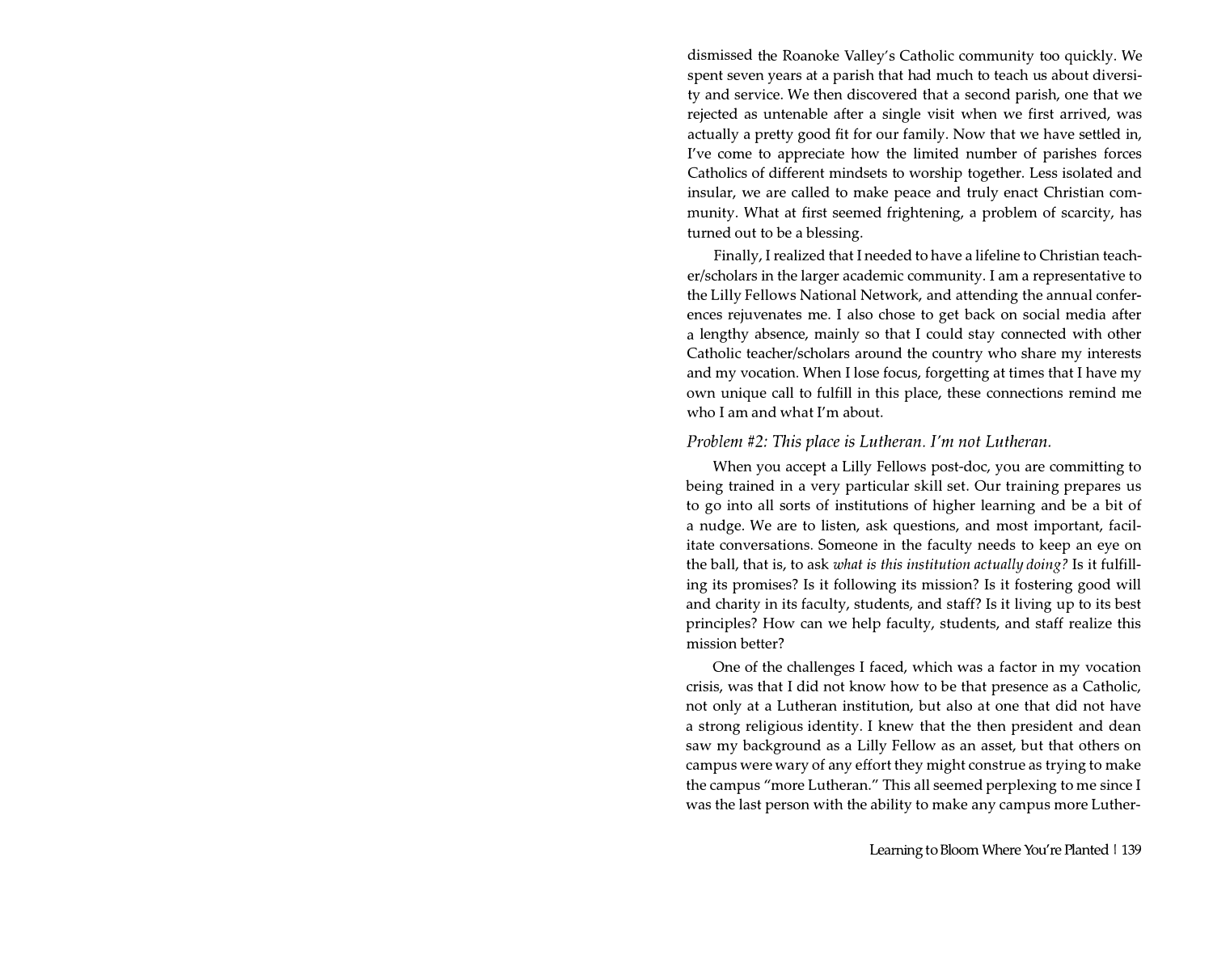an; I knew next to nothing about Lutheranism. One of the great ironies of my last year at Valparaiso was that my dear friend in the program, a Lutheran theologian, landed at a Jesuit school, and I, with a Jesuit education and a specialty in Catholic history, ended up at a Lutheran school. (Where is the plan here, God?) I didn't see how I could be the kind of person that Roanoke College needed; the situation was too complicated and fraught. I didn't know how to proceed, and leaving to go to the mothership seemed much easier.

Once again, though, the new space-this Lutheran space-was going to help me adapt. Once I knew I was going to stay, I tried to pull together what I knew about being Lutheran, mainly from observing the Lutheran academics who have mentored me. It is at this point that I will disclaim any pretense of expertise in Lutheran theology. I do this on purpose, not only because I don't want to be taken to task later for anything I say, but also because I want to demonstrate that lack of knowledge cannot be a barrier to engaging in conversations about Lutheran academic communities if you find yourself in one, nor would any Lutheran I know want it to be.

In my time in Lutheran institutions I have picked up two ideas that helped me, as a Catholic, contribute to my new community. The first is about vocation. In my second and final year at Valparaiso University, I was teaching a seminar called"1970s America" in Christ College, the honors college. As is typical, on the first day I asked the students to tell me why they were in the class. The first student, a senior, said in her most jaded tone, "It was the only one without 'vocation' in the title." The whole room erupted in laughter, myself included. In Catholic culture, the word is mainly associated with the call to vowed religious life. Laypeople also have vocations, of course, but this parlance reinforces the idea that a vocation is a "higher calling," reserved for special individuals. No such restrictions could be seen at Valparaiso, where an awareness of vocation was taught not only to the Lilly Fellows, but across many levels, particularly in Christ College. All were encouraged to tease out their callings, to find the work to which they were best suited and which met the needs of the world. And while my student revealed some communal eye-rolling on the topic after four years of intense exposure, no doubt the students were deeply affected by the challenge to view their futures in the light of God's unique call.I may not have understood the intricacies of Lutheran theology, but helping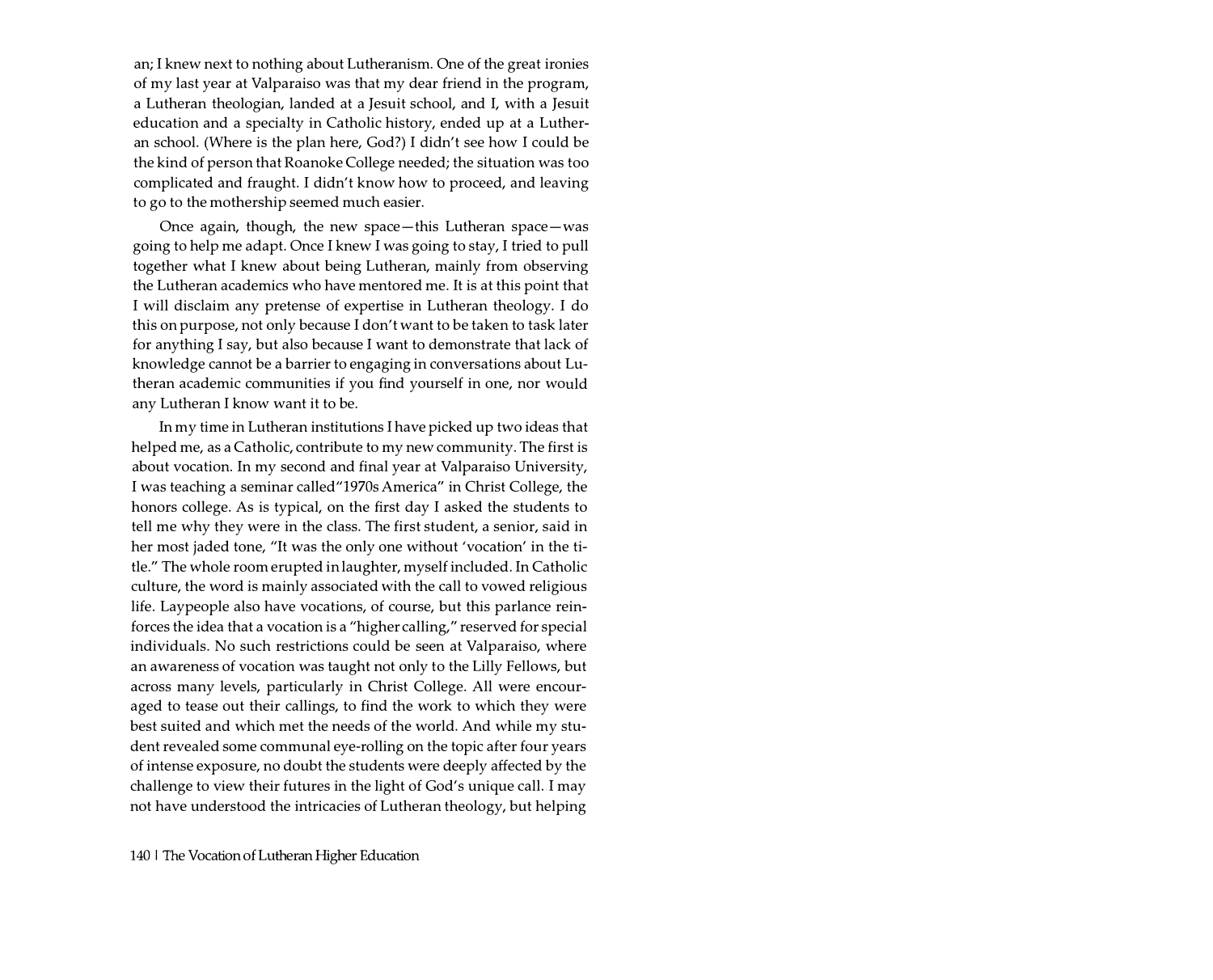others think more deeply about their vocations was a project I could support enthusiastically.

The second idea is certainly not limited to Lutheranism, but it is how I have seen the faith lived in practice as I have taken up residence in Lutheran spaces. Time and again I have been extended invitations to engage in ecumenical dialogue and form community. The Lilly Fellows Network itself was an invitation, conceived by a Lutheran over twenty-five years ago, for people of different faiths to gather in conversation and through those conversations, strengthen their own missions. I was invited, as an ecumenically-ignorant Ph.D., to enter such a conversation for two years, and it transformed me. Another Lutheran, my mentor at Valpo, invited me to teach my research on Catholics in this Lutheran setting; he himself is a Lutheran who spent his whole career in the field of Catholic studies. He showed me how to exist in multiple worlds and find bridges between them. When I had my crisis, it was Roanoke's chaplain who reminded me that my call might be to connect with people unlike myself. He was calling me to let the mothership go, and again step into ecumenical dialogue.

I realized that my call in this place was to start a Mentoring for Mission program, a program to mentor new faculty and assist other faculty members to engage with the college's mission. My status as a "stranger" was an asset in this project, not a liability. As a Catholic, I could lead discussions about the college's Lutheran heritage as an outsider, a non-threatening way to invite the other, almost entirely non-Lutheran faculty, to consider how they might connect with this tradition. We designed the program as a series of conversations, of which Lutheranism was only one component. Together we discuss questions fundamental to our work: What does it mean to educate the whole person? How can we live out our vocations as teacher/scholars? How can we forward questions of vocation for our students? Leading this program has been a way to promote meaningful conversation about work, community, and the future of our institution. And I thank the participants at the end of every year with these words: "In taking the time to talk about your own vocations, you are helping me fulfill my own."

#### *Problem 3: I'm a stranger here, and I do not yet love this place.*

I was so busy in my first three years, between working for tenure and having my first child, that I didn't have a lot of energy to explore. Consequently, I felt disconnected in Roanoke and still, literally, out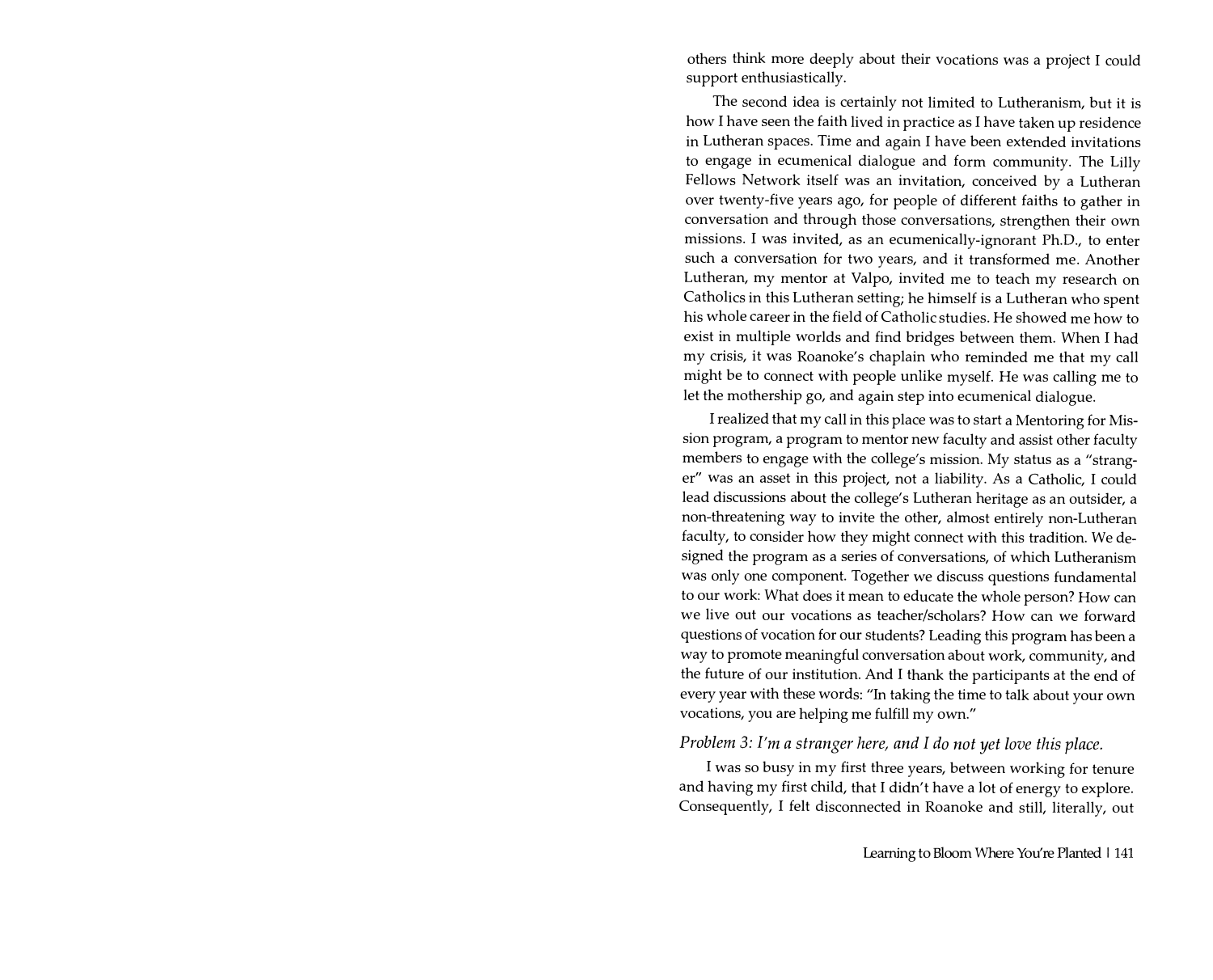of place. The solution crept up on me, and, surprisingly, it originated with my teaching. I fell in love with the history of my community, and, through that, the place became my own. It was really teaching my neighborhood history class that did it. I took students into my own neighborhood to discover its history. I didn't actually know that history myself beyond the basic outlines, so it was a journey of discovery for all of us. As my students worked in the archives, uncovering the history of the houses they'd chosen and each inhabitant, I was doing the same for my own 1925 home. I learned the story of Mae, a single teacher who had the house built, her elderly mother, and later her husband the landscaper. I learned also of the brother who moved in during the 1930s after his wife died, bringing his young daughter with him. (And I kept looking around at my three-bedroom house wondering where they all slept!) I learned all this from the census, deed cards, and city directories. Then I happened to chat about this one day with my elderly next door neighbor. "Oh, sure," she said. "I knew Mae." And then she proceeded to tell me everything I had already learned and then some. "Your peonies over there, Mae planted those. And her husband put in your giant magnolia. And the brother, Edison, he built the back stairs" (which actually explained a lot). By teaching the history of the place, I began to claim it. My love of history made this space a place in which I could do meaningful work.

Roanoke College is actually ideally suited for this to happen. It is more conscious of its history than any campus I've ever seen. Students and new faculty are given a very funny lecture and tour focusing on the college's history in orientation. All sorts of rituals exist around certain monuments on the quad, which are passed from student to student. Students and faculty actually know the words to the alma mater and sing it. This strong sense of history was one of the things that drew me to the college in the first place. I'm not suggesting that history will be the means to accomplish this for everyone. I merely suggest finding what it is that binds you to a community that might be made stronger through the act of teaching.

### *Finally, Problem #4: "It's only temporary."*

You may think that this problem solved itself; after all, I wasn't going anywhere. But while the reality of the situation now seemed clear, psychologically my husband and I just weren't there yet. When the dream job didn't materialize, my husband and I realized that our mindset had been pretty unhealthy. We'd been living in the future, refusing to put